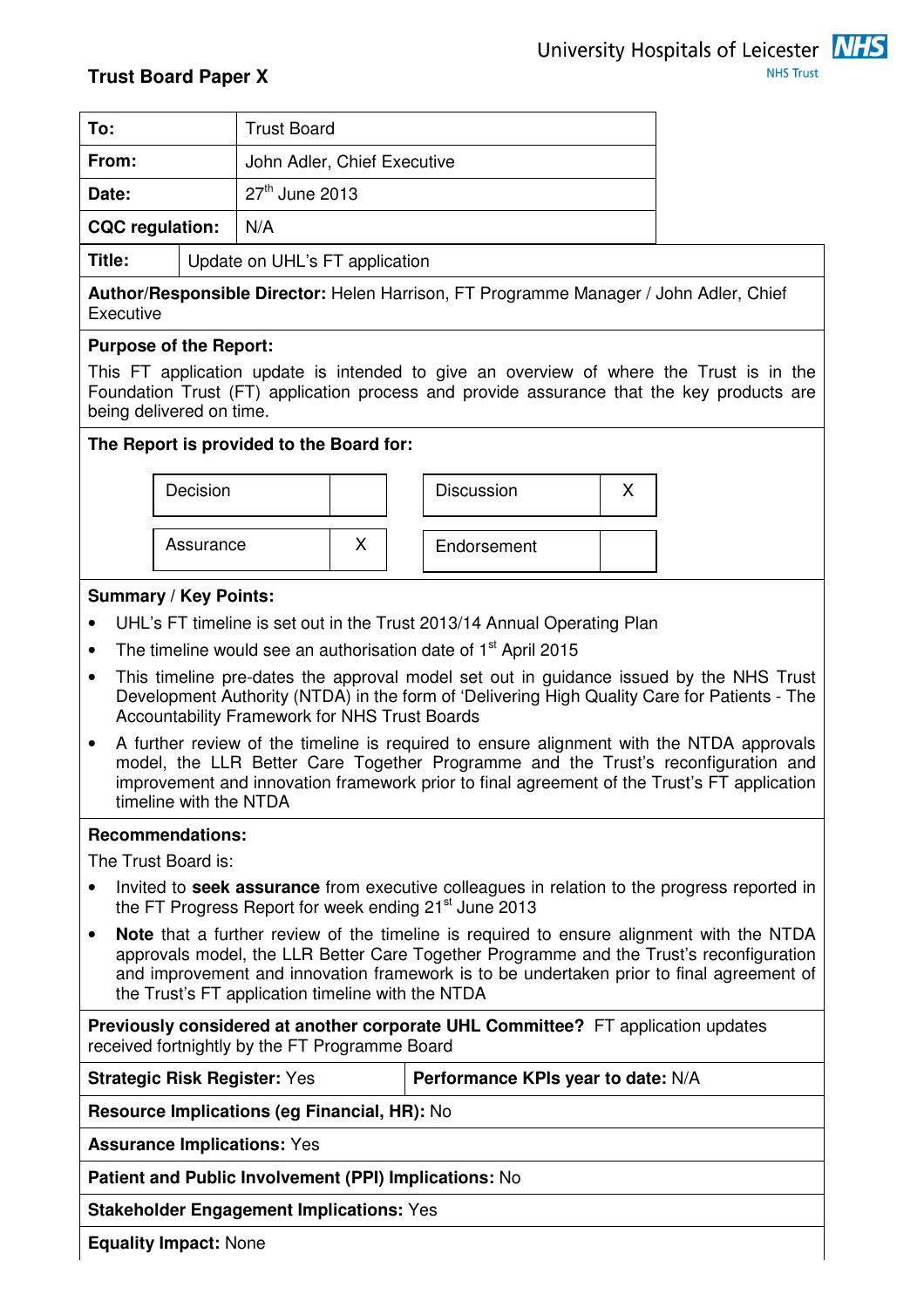**Information exempt from Disclosure:** None

**Requirement for further review?** FT application updates to be presented to the Trust Board on a monthly basis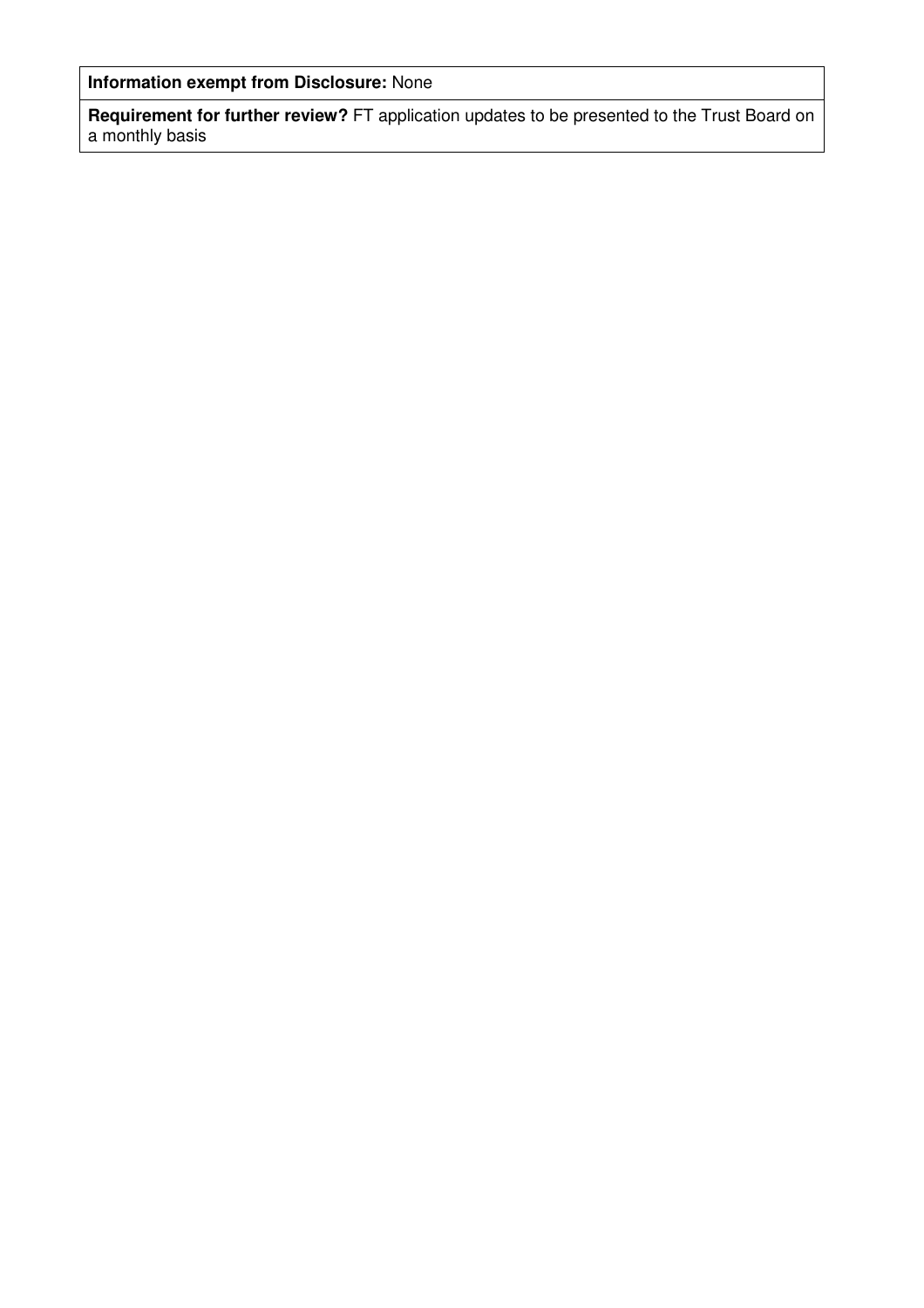This progress report is intended to give an overview of where the Trust is in the Foundation Trust (FT) application process and provide assurance that the key products are being delivered on time.

#### The overarching FT timeline

In Delivering High Quality Care for Patients: The Accountability Framework for NHS Trust Boards the NHS Trust Development Authority (NTDA) set out three stages of development and assurance for FT applications:

Stage 1: Diagnosis & due dilligence Establishing a baseline against which to build an FT application

> Stage 2: Development & application Testing and scrutiny of trust plans and personnel

> > Stage 3: Assurance & approval Reaching a decision on readiness for Monitor's assessment

#### UHL's FT timeline – as set out in the Trust's 2013/14 Annual Operating plan

| <b>Date</b>                               | <b>High level milestones</b>                                                   |
|-------------------------------------------|--------------------------------------------------------------------------------|
| $21^{st}$ Jan – $1^{st}$ Feb 2013         | HDD1 review                                                                    |
| $21^{st}$ Jan – $31^{st}$ Mar 2013        | Better Care Together (BCT) economic modelling                                  |
| $1st$ Mar – 23 <sup>rd</sup> Dec 2013     | Cost, prioritise and plan the implementation of the Strategic Direction        |
| $7^{th}$ Jan – 23 <sup>rd</sup> Dec 2013  | Develop multi year CIP plans inc quality impact assessments, project plans etc |
| $5^{th}$ Aug – 28 <sup>th</sup> Oct 2013  | <b>BCT</b> public consultation                                                 |
| $21^{st}$ Oct – $12^{th}$ Dec 2013        | 2 <sup>nd</sup> independent review of the QGF                                  |
| $10^{th}$ Jan - 28 <sup>th</sup> Mar 2014 | FT public consultation & UHL Strategic Direction consultation                  |
| $10^{th}$ – 21st Mar 2014                 | HDD <sub>2</sub> review                                                        |
| $27^{th}$ Jan - $20^{th}$ Mar 2014        | 2 <sup>nd</sup> independent review of the BGM                                  |
| $1st$ Jul 2014                            | Submit final FT application documents to the NTDA                              |
| $1st$ Dec 2014 – 31 $st$ Mar 2015         | Monitor assessment (tbc - timescales subject to confirmation from the NTDA)    |
| $1st$ Apr 2015                            | <b>Potential authorisation date</b>                                            |

#### Programme summary

#### Update on Better Care Together:

The LLR wide economic modelling commissioned by the Better Care Together (BCT) Programme to assess the affordability of the LLR health economy over the next five years has been completed. The report, produced by McKinsey & Company was received by partner organisations week commencing 8<sup>th</sup> Apr 2013. Economic modelling has been incorporated into the Trust Reconfiguration Strategic Outline Case (SOC) structure and process. Next steps in the development of the SOC include an update Board development session in June and option appraisal in Oct 2013. It is anticipated that the SOC will be finalised in Feb 2014. Governance arrangements to maintain control of the overall LLR BCT Economic Model were agreed by the BCT Programme Board on  $18<sup>th</sup>$  Apr 2013. The BCT collaborative work streams have been agreed as follows:

| 1. Urgent Care – Simon Freeman         | 2. Planned Care - Dave Briggs |
|----------------------------------------|-------------------------------|
| 3. Long Term Conditions - Toby Sanders | 4. Provider Efficiency        |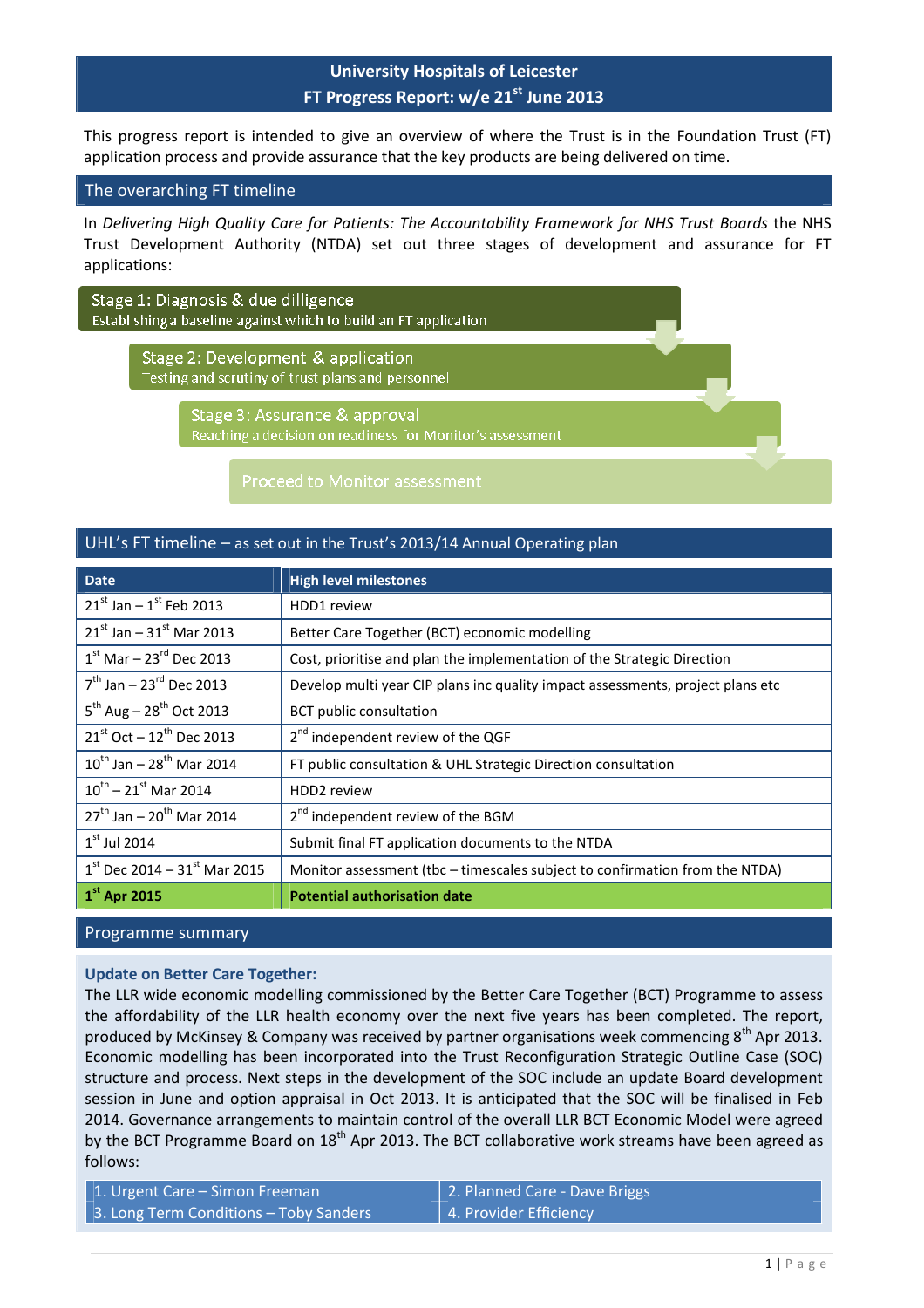Communication and engagement plans are to be developed for the collaborative delivery programmes through Jun / Jul 2013. Consultation timescales are to be agreed. The scope of the delivery programmes have been defined and an interim Programme Director has been appointed. A fixed term 2 year Programme Director post has been advertised.

#### Strategic Transitional Support:

UHL's Annual Operating Plan sets out how we will deliver key operational and financial targets for 2013/14, but it does not deal with the recognised need for clinical and financial sustainability, the key drivers for which being:

- A configuration of acute services that has evolved in an incremental, fragmented manner and is no longer fit for purpose
- An underlying deficit, in part driven by the above
- Pressures on emergency care flows, that exacerbate and contribute to the deficit
- Protection of elective pathways from the capacity implications of an overheated emergency care process

In order to address the operational imperatives, to progress work on key strategic reconfiguration projects and to provide interim support in delivering our most demanding operational targets, UHL has initiated discussions with the TDA to secure transitional financial support.

The Trust Executive continue to work with commissioning organisations, and in particular with the Leicestershire and Lincoln Area Team, to that end. Of particular urgency is the development of a strategic business case for an expanded Emergency Department. In addition, we are submitting bids to local commissioners to be funded through the 2% non recurrent transformational fund held by commissioners to support and pump prime local improvement initiatives and improvement schemes, in line with the four programmes outlined above.

| IBP/LTFM: |  |                        |
|-----------|--|------------------------|
|           |  | - Simon Sheppard, LTFM |

#### Progress update:

Sustainability:

- 2013/14 transformation bids reviewed at  $4<sup>th</sup>$  June 2013 Executive Strategy Board (ESB)
- Prioritised schemes to be presented at  $2^{nd}$  July ESB
- Letter dated 9<sup>th</sup> May 2013 sent to the NTDA / Local Area Team (LAT) setting out the case for £15m of revenue support in 2013/14
- Paper submitted to the NTDA / LAT late May 2013 setting out:
	- o A schematic view of the different work streams and dependencies
	- $\circ$  High level costs (capital and associated revenue) associated with priority reconfiguration plans
	- o A draft timeline for business case development

#### IBP/LTFM:

- 2013/14 Annual Operating Plan (AOP) submitted to the NTDA on 5<sup>th</sup> Apr 2013
- UHL / NTDA AOP review meeting held  $15<sup>th</sup>$  Apr 2013.
- Further update to the AOP submitted to the NTDA on  $30<sup>th</sup>$  Apr 2013
- Proposal for the development of the next iteration of the IBP/LTFM presented to the FT Programme Board on 30<sup>th</sup> Apr 2013

FT Integrated Development Plan:

- Final HDD1 report received  $18<sup>th</sup>$  Apr 2013
- Actions to address the HDD1 recommendations to be included in the FT Integrated Development Plan

| <b>Outstanding actions</b><br><b>RAG</b><br><b>Key products</b><br>(Deliverability)<br>$\sqrt{3}$ (Stage 2 – Development<br>& application) | <b>Key milestones</b> |
|--------------------------------------------------------------------------------------------------------------------------------------------|-----------------------|
|--------------------------------------------------------------------------------------------------------------------------------------------|-----------------------|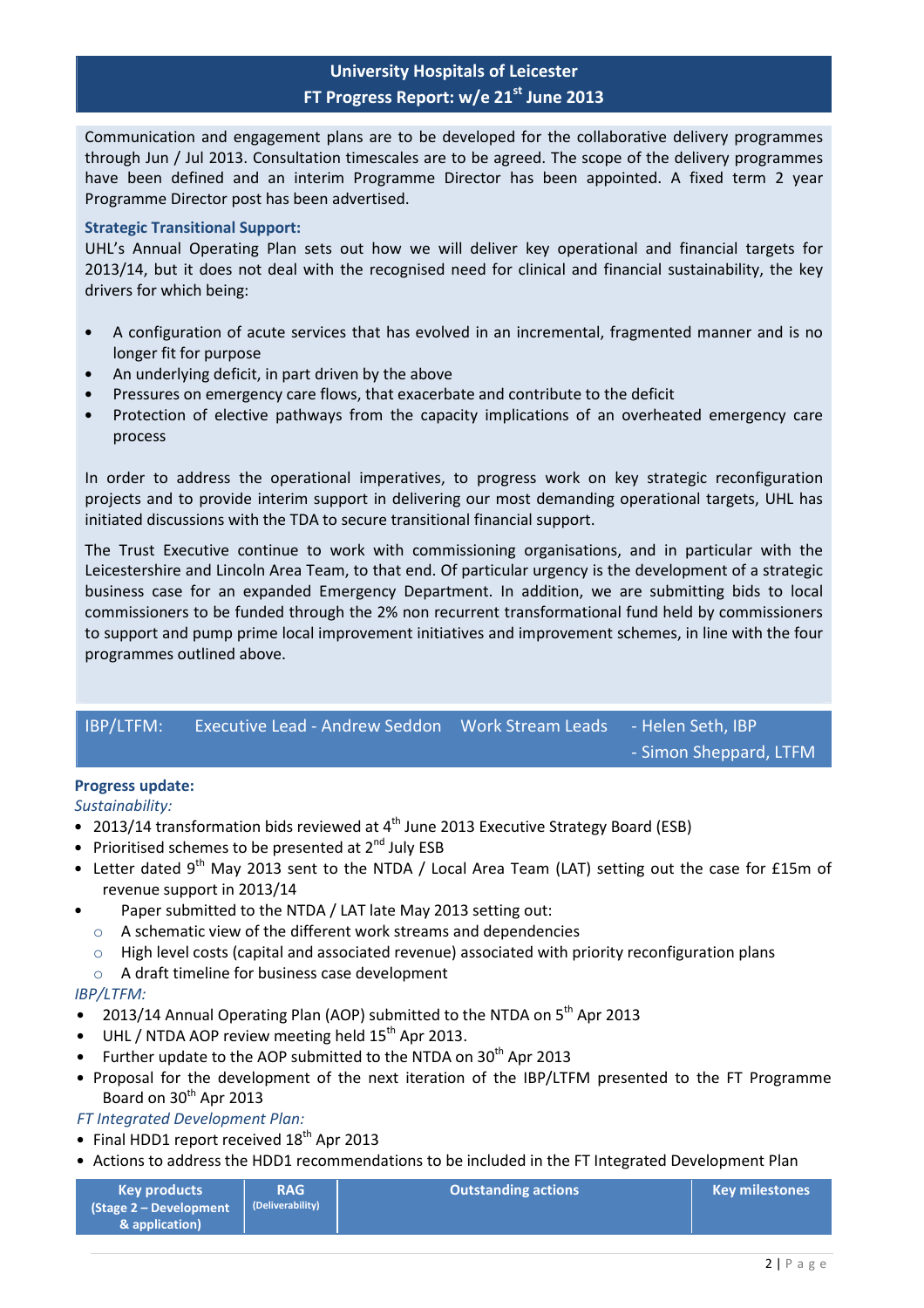| <b>Key products</b><br>(Stage 2 - Development<br>& application) | <b>RAG</b><br>(Deliverability)                                                                                                | <b>Outstanding actions</b>                                                                                                                                                                                                                                                                                                                                                                                                                      | <b>Key milestones</b>                                                                                                      |
|-----------------------------------------------------------------|-------------------------------------------------------------------------------------------------------------------------------|-------------------------------------------------------------------------------------------------------------------------------------------------------------------------------------------------------------------------------------------------------------------------------------------------------------------------------------------------------------------------------------------------------------------------------------------------|----------------------------------------------------------------------------------------------------------------------------|
| Sustainability                                                  | <b>Amber</b><br>(Some delay<br>but expect<br>to be<br>completed<br>as agreed by<br>ESB on 4 <sup>th</sup><br><b>Jun 2013)</b> | Local transformation bids: mid Jul<br>$\bullet$<br>$1st$ cut bids considered by ESB $4th$ Jun 2013<br>$\circ$<br>Commissioners to be advised of likely value<br>$\circ$<br>of future submission<br>Further work required on prioritised<br>$\circ$<br>schemes and obvious gaps in expected<br>schemes to be addressed<br>Exec Strategy Board to review again on 2nd<br>$\circ$<br>Jul 2013 prior to presentation to<br>commissioners by mid Jul | $2nd$ Jul 2013<br>Prioritised bids to be<br>reviewed at the 2 <sup>nd</sup><br>Jul 2013<br>ESB                             |
|                                                                 | Green<br>(on plan)                                                                                                            | Strategic revenue bid: 31 <sup>st</sup> May 2013<br>$\bullet$<br>Submission of 2 <sup>nd</sup> strategic transitional<br>$\circ$<br>support case                                                                                                                                                                                                                                                                                                | 31 <sup>st</sup> May 2013<br>Submission of the<br>strategic revenue bid                                                    |
|                                                                 | Green<br>(on plan)                                                                                                            | Reconfiguration Options Appraisal: 31st Oct 2013<br>$\bullet$<br>Some unavoidable delay in confirming /<br>$\circ$<br>challenging the planning assumptions<br>between the McKinsey and Finnamore<br>capacity models, refresh to 2012/13 outturn<br>and confirmation on previous scenarios<br>agreed). Delay will be recovered and not<br>impact on the option appraisal milestone                                                               | 30 <sup>th</sup> Aug 2013<br>31 <sup>st</sup> Oct 2013<br>Completion of the<br>Reconfiguration<br><b>Options Appraisal</b> |
|                                                                 | Green<br>(on plan)                                                                                                            | Board development sessions to review progress<br>$\bullet$<br>against the development of the Reconfiguration<br>Strategic Outline Case (SOC): * June and Aug<br>2013<br>Completion of the Reconfiguration SOC (aligned<br>$\bullet$<br>to internal finalisation of the IBP/LTFM): 28 <sup>th</sup> Feb<br>2013                                                                                                                                  | 15 <sup>th</sup> Dec 2013<br>28 <sup>th</sup> Feb 2013                                                                     |
| IBP/LTFM                                                        | Green<br>(on plan)                                                                                                            | Board development sessions to review progress<br>$\bullet$<br>against the development of the IBP/LTFM: Jul,<br>Sep, Oct, Dec 2013 and Jan 2014<br>Submit IBP/LTFM for HDD2 review: 24 <sup>th</sup> Feb<br>٠<br>2014<br>Board approve final IBP/LTFM: 26 <sup>th</sup> Jun 2014<br>$\bullet$<br>Submit final FT application documents (inc<br>$\bullet$<br>IBP/LTFM) to NTDA: 1 <sup>st</sup> Jul 2014                                          | $1st$ Jul 2014<br>Submit FINAL FT<br>application docs to<br>the NTDA                                                       |
| Resolution of HDD1<br>recommendations                           | Green<br>(on plan)                                                                                                            | Identify Exec leads for HDD1 recommendations:<br>$\bullet$<br>11 <sup>th</sup> June 2013<br>Agree due dates for HDD1 recommendations:<br>$\bullet$<br>25 <sup>th</sup> June 2013<br>Action HDD1 recommendations: 21 <sup>st</sup> Feb 2014<br>$\bullet$                                                                                                                                                                                         | 21 <sup>st</sup> Feb 2014<br>Submit IBP/LTFM for<br>HDD <sub>2</sub>                                                       |

Workforce: Executive Lead - Kate Bradley Work Stream Lead - Emma Stevens

## Progress update:

Workforce Plan:

- 2013-2018 Workforce Plan (dated Nov 2012) presented at the Dec 2012 Workforce and Organisational Development Committee and the Executive Team meeting on 18<sup>th</sup> Dec 2012
- 2013/14 workforce details submitted to NTDA as Annex E of the 2013/14 AOP
- Workforce details for 2013/14 reconciled against CIP Plans, commissioner activity plans and other key changes (e.g. QIPP Plans) and diagrammatically represented in a bridge analysis in the 2013/14 AOP Organisational Development Plan:
- Organisational Development (OD) Plan first presented at the 29<sup>th</sup> Nov 2012 Trust Board meeting and approved at 28<sup>th</sup> Feb 2013 Trust Board meeting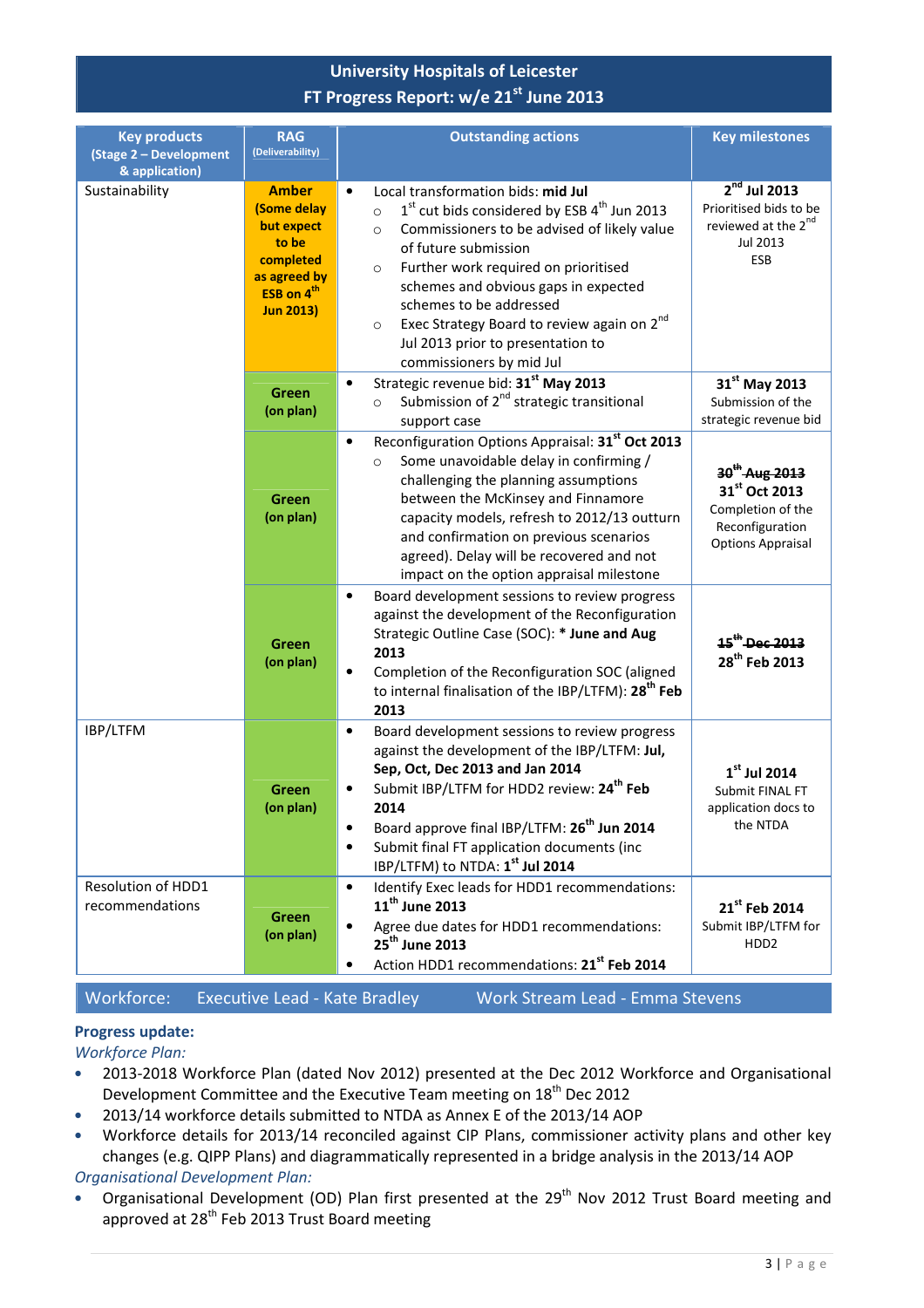| <b>Key products</b><br>(Stage 2 - Development<br>& application) | <b>RAG</b><br>(deliverability) | <b>Outstanding actions</b>                                                                                                                                                  | <b>Key milestones</b>                                                      |
|-----------------------------------------------------------------|--------------------------------|-----------------------------------------------------------------------------------------------------------------------------------------------------------------------------|----------------------------------------------------------------------------|
| Workforce Plan                                                  | Green<br>(on plan)             | Submit quarterly detailed workforce reports<br>to the Board<br>Submit final FT application documents (inc<br>$\bullet$<br>Workforce Plan) to NTDA: 1 <sup>st</sup> Jul 2014 | $1st$ Jul 2014<br>Submit final FT<br>application doc to the<br><b>NTDA</b> |
| Organisational<br>Development (OD) Plan                         | Green<br>(on plan)             | Quarterly updates against the OD Plan to be<br>$\bullet$<br>presented to the Board: quarterly                                                                               | Quarterly<br><b>Trust Board review</b><br>progress against OD plan         |

## Governance: Executive and Work Stream Lead – Stephen Ward

#### Progress update:

### Board Governance Memorandum (BGM):

- Self assessment against the BGM presented at  $29^{th}$  Nov 2012 Trust Board meeting for approval
- Capsticks / Good Governance Institute Alliance (GGIA) independent review of the Trust's self assessment against the BGM commenced Nov 2012
- Initial action plan developed, consolidating the actions arising from:
	- o The self-assessment against the BGM
	- o The independent evaluation of Board effectiveness and Director capability conducted by Deloitte
	- o A draft Board Development Plan, the interim version of which (prepared by Deloitte) was received by the Trust Board on 20<sup>th</sup> Dec 2012
	- Capsticks / GGIA interim report from their independent review of the Trust's self assessment against the BGM (as presented at  $31<sup>st</sup>$  Jan 2013 Trust Board meeting)
- Final report from Capsticks / GGIA expected still awaited. Report to identify areas for development ahead of a further self assessment against the BGM later on in the year
- Final report from Capsticks / the GGIA to inform a revised set of recommendations / actions
- FT Integrated Development Plan:
- Existing recommendations from the Capsticks / GGIA interim report (currently reflected in the Integrated Development Plan) likely to be superseded
- FT Integrated Development Plan recommendations / actions in relation to the BGM to be updated once the final Capsticks / GGIA report is received
- Board Development Programme approved at the May 2013 Trust Board meeting
- Board effectiveness action plan to be presented at a Board Development session in Jul 2013

| <b>Key products</b><br>(Stage 2 - Development                                   | <b>RAG</b><br>(deliverability) | <b>Outstanding actions</b>                                                                                                                                                                                                                                                                                                                                                                              | <b>Key milestones</b>                                                                                                                    |
|---------------------------------------------------------------------------------|--------------------------------|---------------------------------------------------------------------------------------------------------------------------------------------------------------------------------------------------------------------------------------------------------------------------------------------------------------------------------------------------------------------------------------------------------|------------------------------------------------------------------------------------------------------------------------------------------|
| & application)<br><b>Resolution of Capsticks</b><br>/ GGIA<br>recommendations   | Green<br>(on plan)             | Action Capsticks / GGIA recommendations<br>$\bullet$                                                                                                                                                                                                                                                                                                                                                    | 30 <sup>th</sup> Nov 2013<br>Complete 2 <sup>nd</sup> self<br>assessment against<br>the BGM                                              |
| 2 <sup>nd</sup> self assessment<br>against the BGM                              | <b>Green</b><br>(on plan)      | Board development session to review progress<br>against the BGM action plan: Jun 2013<br>Complete $2^{nd}$ self assessment against the BGM:<br>$\bullet$<br><b>Oct - Nov 2013</b><br>Board development session to approve the 2 <sup>nd</sup><br>$\bullet$<br>self assessment against the BGM: *Nov 2013<br>Board approve 2 <sup>nd</sup> self assessment against the<br>BGM: 19 <sup>th</sup> Dec 2013 | 19 <sup>th</sup> Dec 2013<br>Board approve 2 <sup>nd</sup><br>self assessment<br>against the BGM                                         |
| 2 <sup>nd</sup> independent review<br>of the self assessment<br>against the BGM | Green<br>(on plan)             | 2 <sup>nd</sup> independent review of the self assessment<br>$\bullet$<br>against the BGM: Jan - Mar 2014<br>Board confirm & challenge 2 <sup>nd</sup> independent<br>$\bullet$<br>review of the self assessment against the BGM:<br>27 <sup>th</sup> Mar 2014<br>Board approve independent review of the self                                                                                          | 24 <sup>th</sup> Apr 2014<br>Board approve 2 <sup>nd</sup><br>independent review<br>of the Trust's self<br>assessment against<br>the BGM |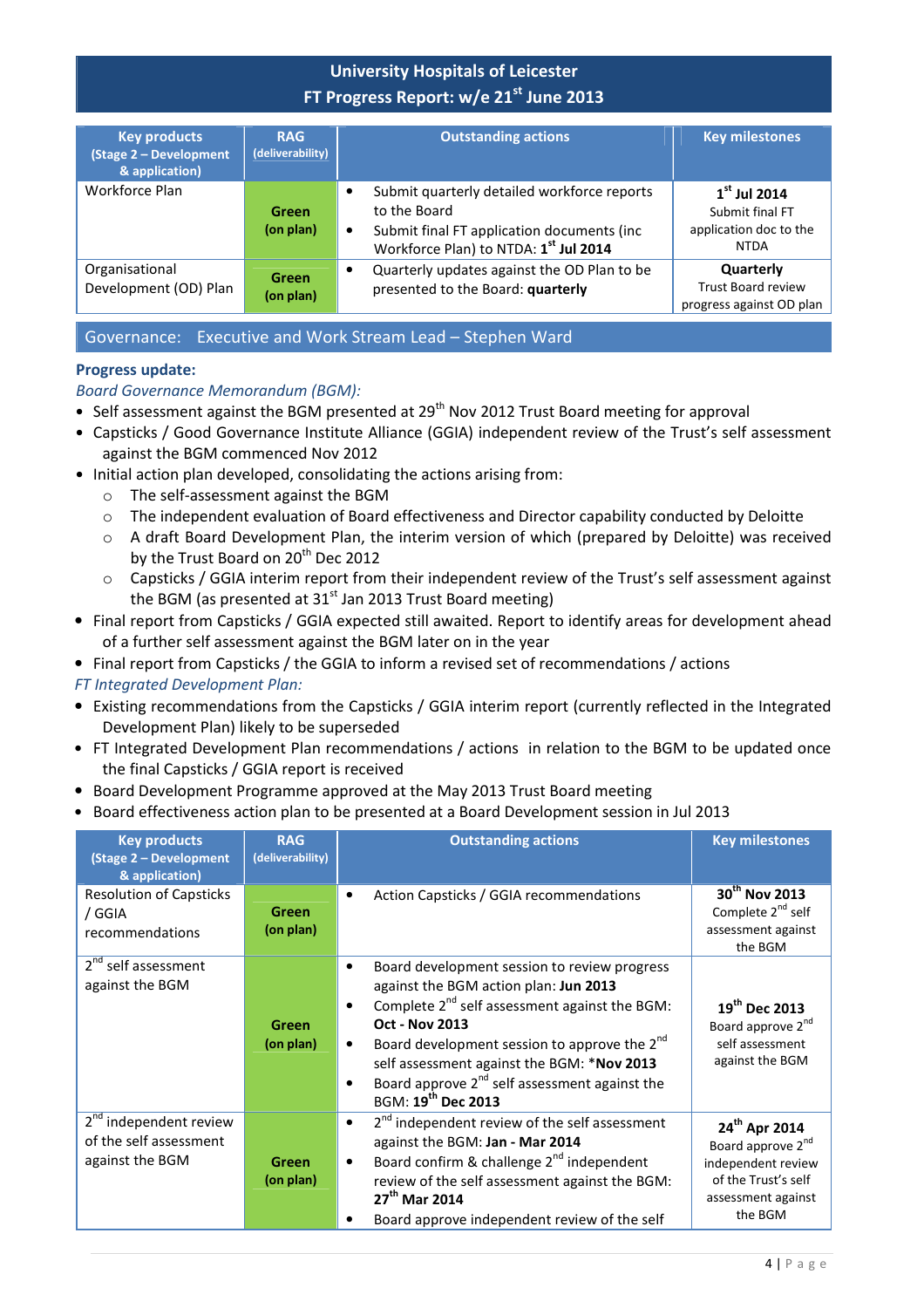| <b>Key products</b><br>(Stage 2 - Development<br>& application) | <b>RAG</b><br>(deliverability) | <b>Outstanding actions</b>                            | <b>Key milestones</b> |
|-----------------------------------------------------------------|--------------------------------|-------------------------------------------------------|-----------------------|
|                                                                 |                                | assessment against the BGM: 24 <sup>th</sup> Apr 2014 |                       |
|                                                                 |                                |                                                       |                       |

| Quality: | Executive Lead - Kevin Harris | Work Stream Lead - Sharron Hotson |
|----------|-------------------------------|-----------------------------------|
|----------|-------------------------------|-----------------------------------|

## Progress update:

#### Quality & Safety Commitment:

- Quality and Safety Commitment presented at the Dec 2012 Trust Board meeting for approval
- Quarterly updates received by the Quality Assurance Committee from Jan 2013 onwards
- Quality Action Groups established, comprising frontline clinical, operational, managerial support staff and the Trust Board
- Trust board presentations on seven focus areas held Mar and Apr 2013
- Action plans for delivery against the seven 2013 priority focus areas developed
- Publication of the Quality & Safety Commitment May 2013
- Quality & Safety Commitment a key improvement priority in the 2013/14 AOP

#### Quality Governance Framework (QGF):

- RSM Tenon independent review of the Trust's self assessment against the QGF commenced Nov 2012
- Action plan to address gaps identified from the self assessment and recommendations from the draft RSM Tenon report presented at the 20<sup>th</sup> Dec 2012 Trust Board meeting
- Final RSM Tenon report presented to the Trust Board at a development session on  $31<sup>st</sup>$  Jan 2013 SHA Quality Review:
- SHA led quality review undertaken on  $4^{th}$  &  $5^{th}$  Feb 2013
- Recommendations from the review were received on 2<sup>nd</sup> Apr 2013 and shared with the Board

#### FT Integrated Development Plan:

- Actions to address the final RSM Tenon and SHA quality review recommendations, captured in the FT Integrated Development Plan:
	- $\circ$  reviewed at the FT Programme Board meeting on 30<sup>th</sup> Apr 2013
	- o received at the Quality Assurance Committee in May 2013

| <b>Key products</b><br>(Stage 2 - Development<br>& application)                 | <b>RAG</b><br>(deliverability) | <b>Outstanding actions</b>                                                                                                                                                                                                                                                                                                                                                        | <b>Key milestones</b>                                                                                                                    |
|---------------------------------------------------------------------------------|--------------------------------|-----------------------------------------------------------------------------------------------------------------------------------------------------------------------------------------------------------------------------------------------------------------------------------------------------------------------------------------------------------------------------------|------------------------------------------------------------------------------------------------------------------------------------------|
| Resolution of RSM<br>Tenon / SHA quality<br>review<br>recommendations           | Green<br>(on plan)             | Action RSM Tenon / SHA quality review<br>recommendations                                                                                                                                                                                                                                                                                                                          | 31 <sup>st</sup> Jul 2013<br>Complete 2 <sup>nd</sup> self<br>assessment against<br>the QGF                                              |
| 2 <sup>nd</sup> self assessment<br>against the QGF                              | Green<br>(on plan)             | Board development session to review progress<br>$\bullet$<br>against the QGF action plan: Jun 2013<br>Complete 2 <sup>nd</sup> self assessment: Jun - Jul 2013<br>Board development session to approve the 2 <sup>nd</sup><br>self assessment against the QGF : 29 <sup>th</sup> Aug 2013<br>Board approve $2^{nd}$ self assessment against the<br>QGF: 26 <sup>th</sup> Sep 2013 | 26 <sup>th</sup> Sep 2013<br>Board approve 2 <sup>nd</sup><br>self assessment<br>against the QGF                                         |
| 2 <sup>nd</sup> independent review<br>of the self assessment<br>against the QGF | Green<br>(on plan)             | 2 <sup>nd</sup> independent review of the self assessment<br>$\bullet$<br>against the QGF: Oct - Dec 2013<br>Board confirm & challenge 2 <sup>nd</sup> independent<br>$\bullet$<br>review of the self assessment against the QGF:<br>*Nov 2013<br>Board approve independent review of the self<br>assessment against the QGF: 19 <sup>th</sup> Dec 2013                           | 19 <sup>th</sup> Dec 2013<br>Board approve 2 <sup>nd</sup><br>independent review<br>of the Trust's self<br>assessment against<br>the QGF |